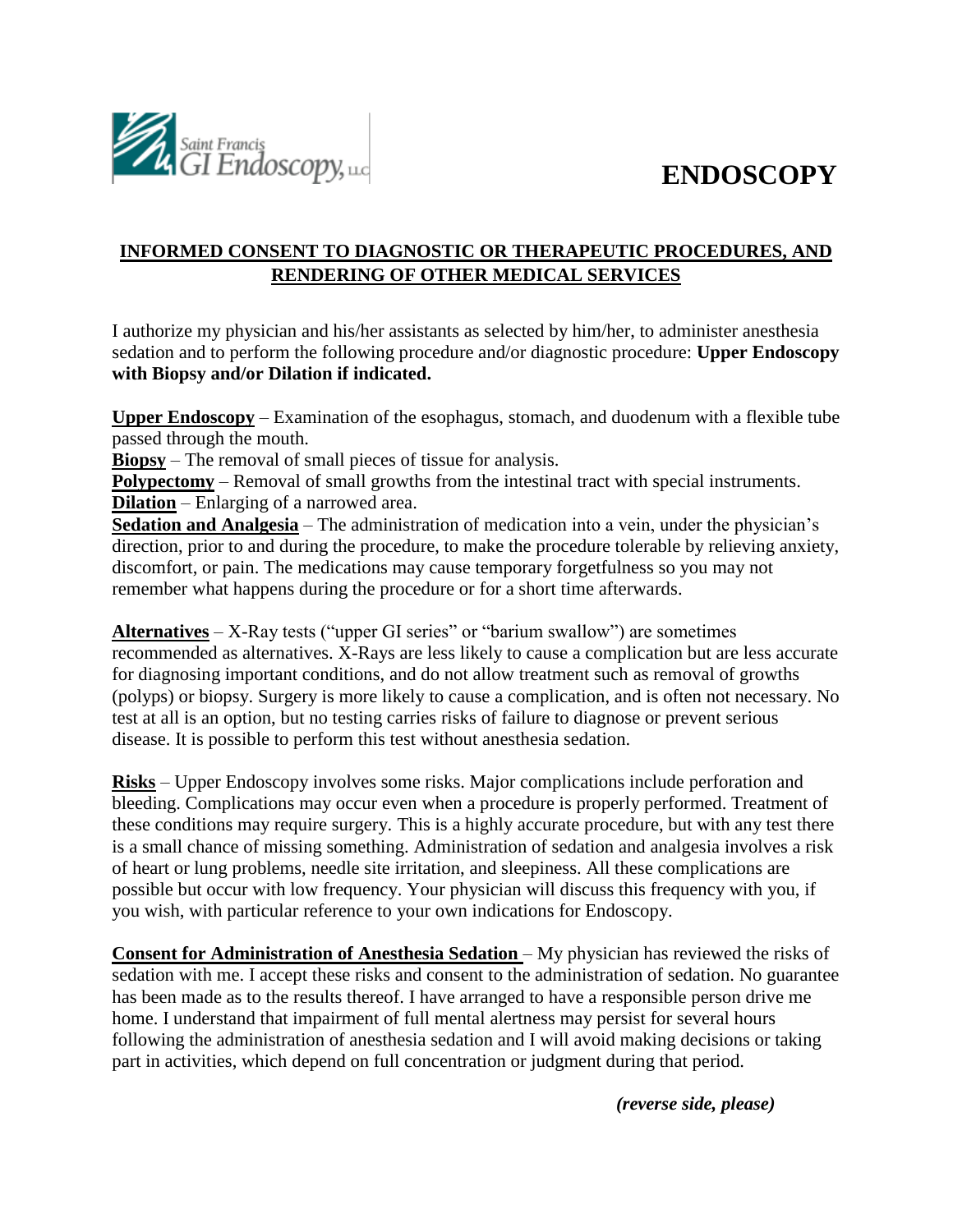**Consent to Resuscitation** – I understand that even though the Physicians and Staff of Saint Francis GI Endoscopy, LLC respect my right to participate in decisions regarding my health care, the policy of Saint Francis Endoscopy Center, LLC is that all patients undergoing procedures will be considered eligible for life sustaining emergency treatments. The signed consent implies permission for resuscitation and transfer to a higher level of care.

**Consent for Transfer/Disposal** – I authorize the pathologist to use his/her discretion in the disposal of any tissue or growths removed during the procedure described above.

**Consent for Photography** – I consent to photography of the procedure for medical, scientific, or educational purposes, provided my identity is not revealed by the pictures or descriptive text accompanying them.

**Discharge Instructions** – The discharge instructions have been reviewed with me and I understand them. I will receive a copy to take home with me when I am discharged.

**PATIENT: I have had sufficient opportunity to discuss my condition and treatment with my doctor. All of my questions have been answered to my satisfaction.** 

**PHYSICIAN: I have informed the patient, answered their questions and obtained consent to the procedure listed above.** 

*<Signature Doctor> <Signature Patient>*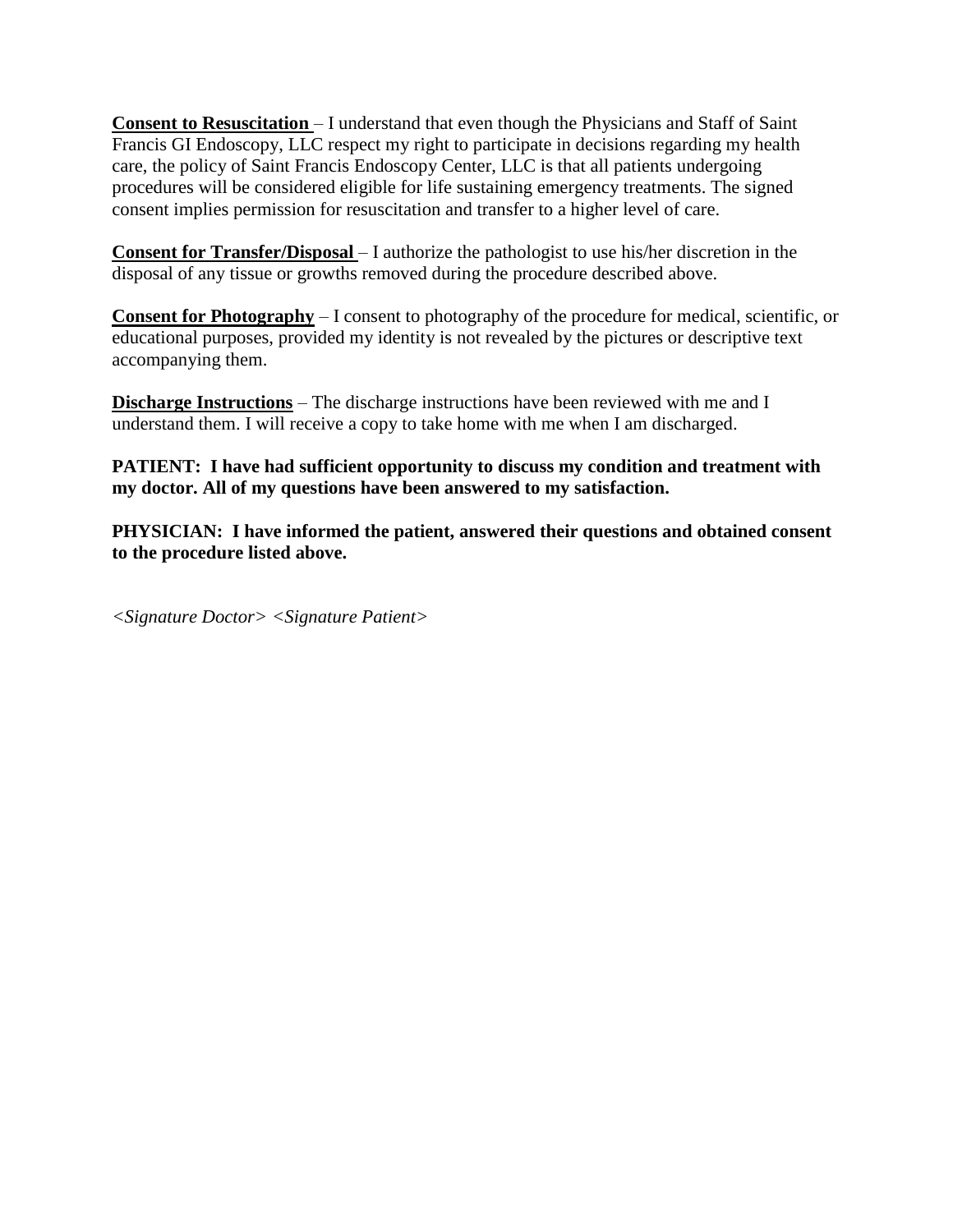

# **ENDOSCOPY**

### **INSTRUCTIONS FOR AFTER EGD**

- 1. You will be able to resume your usual diet today. We will offer you something to eat and drink before you leave.
- 2. Do not drive, drink alcohol, operate machinery, make critical decisions, or do activities that require coordination or balance for the remainder of the day.
- 3. Rest at home today. Light activity is permitted. Resume all your usual activities tomorrow. The medications you received may cause temporary forgetfulness so you may not remember what happens during the procedure or for a time afterwards.
- 4. You may experience a sore throat for 24 to 48 hours. You may use throat lozenges or gargle with warm salt water to relieve the discomfort.
- 5. Because air was put into your stomach during the procedure, you may experience some belching.
- 6. **YOU MAY RESUME YOUR USUAL MEDICATIONS.** 
	- If we want you to refrain from taking aspirin, ibuprofen, Plavix, Coumadin, etc., it will be indicated here. We will also tell you when you can resume these medications. **IT IS OKAY TO TAKE TYLENOL.**
- 7. Call your doctor's office in 1 week for lab results if biopsies were taken.

### **CALL YOUR DOCTOR AT ANY TIME IF YOU EXPERIENCE ANY OF THE FOLLOWING:**

- **A. Chills and/or fever over 100 degrees by mouth**
- **B. Persistent nausea or vomiting**
- **C. Severe abdominal pain that lasts longer than a day**
- **D. Pain, redness or swelling at the site where your IV was placed that is not**
- **improving with warm compresses applied (4) four times a day for (2) two days.**
- **E. Chest pain is not associated with this procedure. If you are having chest pain,**
- **treat it like a heart problem and seek immediate medical attention. Call 911**

If you have any questions on the above instructions, call us at (860)683-9991, ext. 106 Monday through Friday 7:00AM – 4:00PM and ask for an Endoscopy nurse. If we are not in, please call your physician.

**PATIENT: I have been verbally instructed in regards to discharge care and understand these instructions. I have been told I will receive a copy of these instructions along with the findings of the examination when I am discharged.** 

**NURSE/TECH: I have reviewed the above instructions with the patient. He/she demonstrates satisfactory understanding of them.** 

<*Signature Nurse> <Signature Patient>*